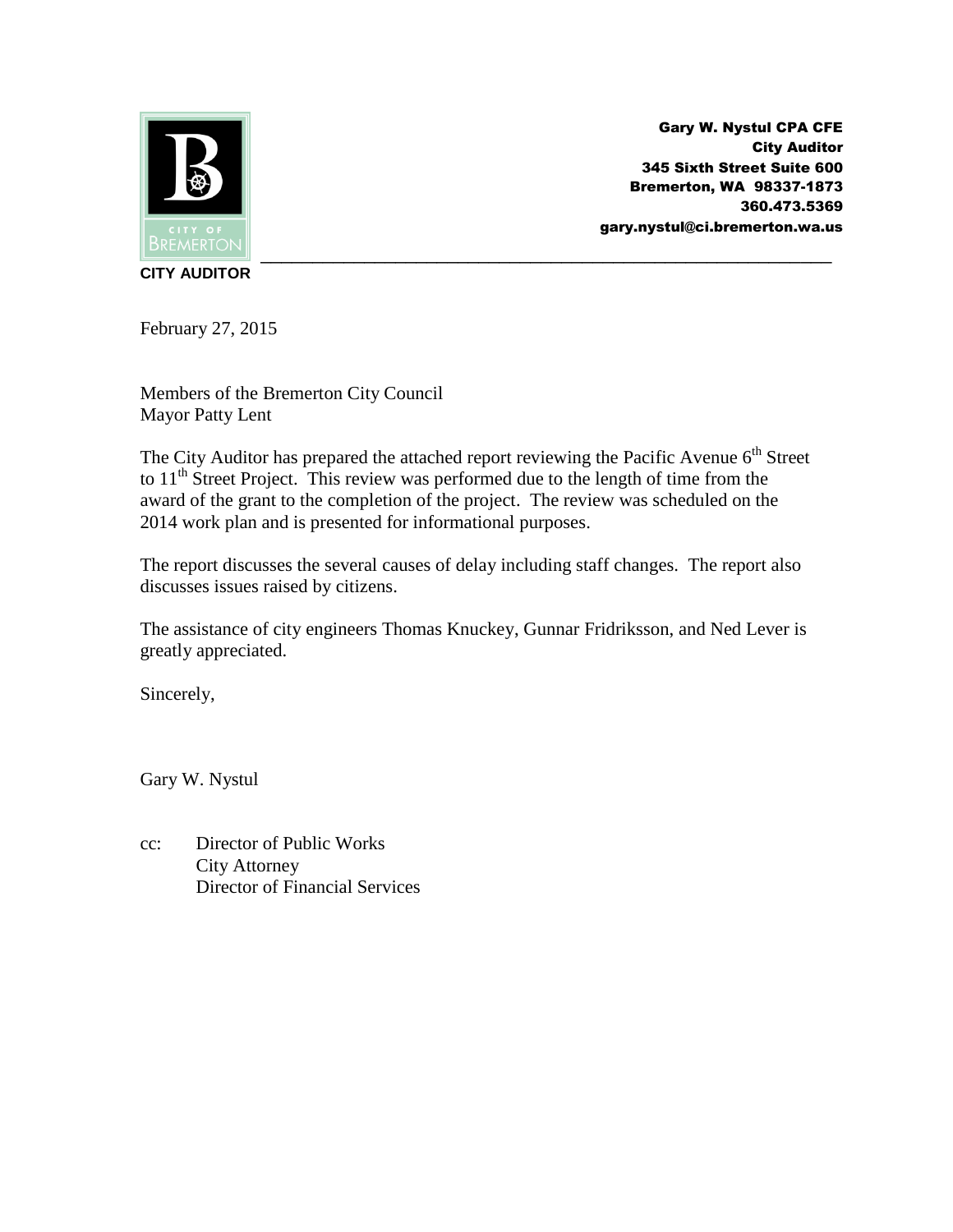# **PACIFIC AVENUE 6 th STREET to 11th STREET**

### **PURPOSE**

This is a special report reviewing the public works project to reconstruct Pacific Avenue from  $6<sup>th</sup>$  Street to  $11<sup>th</sup>$  Street that took an extended amount of time to complete.

## **SCOPE**

Administrative actions, contracts for the performance of this project including design and construction, are included.

# **OBJECTIVE**

Present an analysis of the process and the time required to reconstruct Pacific Avenue from  $6^{th}$  Street to  $11^{th}$  Street.

# **BACKGROUND**

This project was selected for a detailed review due to the extended amount of time to complete. In October 2009 the Puget Sound Regional Council announced that Bremerton had been awarded federal funding of \$3 million to construct the project. The federal funding became available on July 1, 2010. The project was substantially complete in April 2014 (46 months after funding authorization).

The Pacific Avenue Improvements were described in the grant agreement as follows: "Streetscape improvements including new curb, gutter and sidewalk, low impact development provisions, and pavement restoration to create a "complete street" in Bremerton's redevelopment of its downtown urban center."

The funding was provided by the federal grant, moneys from the city's General Fund, Water Capital and Wastewater Capital Funds. The water department and wastewater department paid their respective shares to upgrade their facilities in the project area.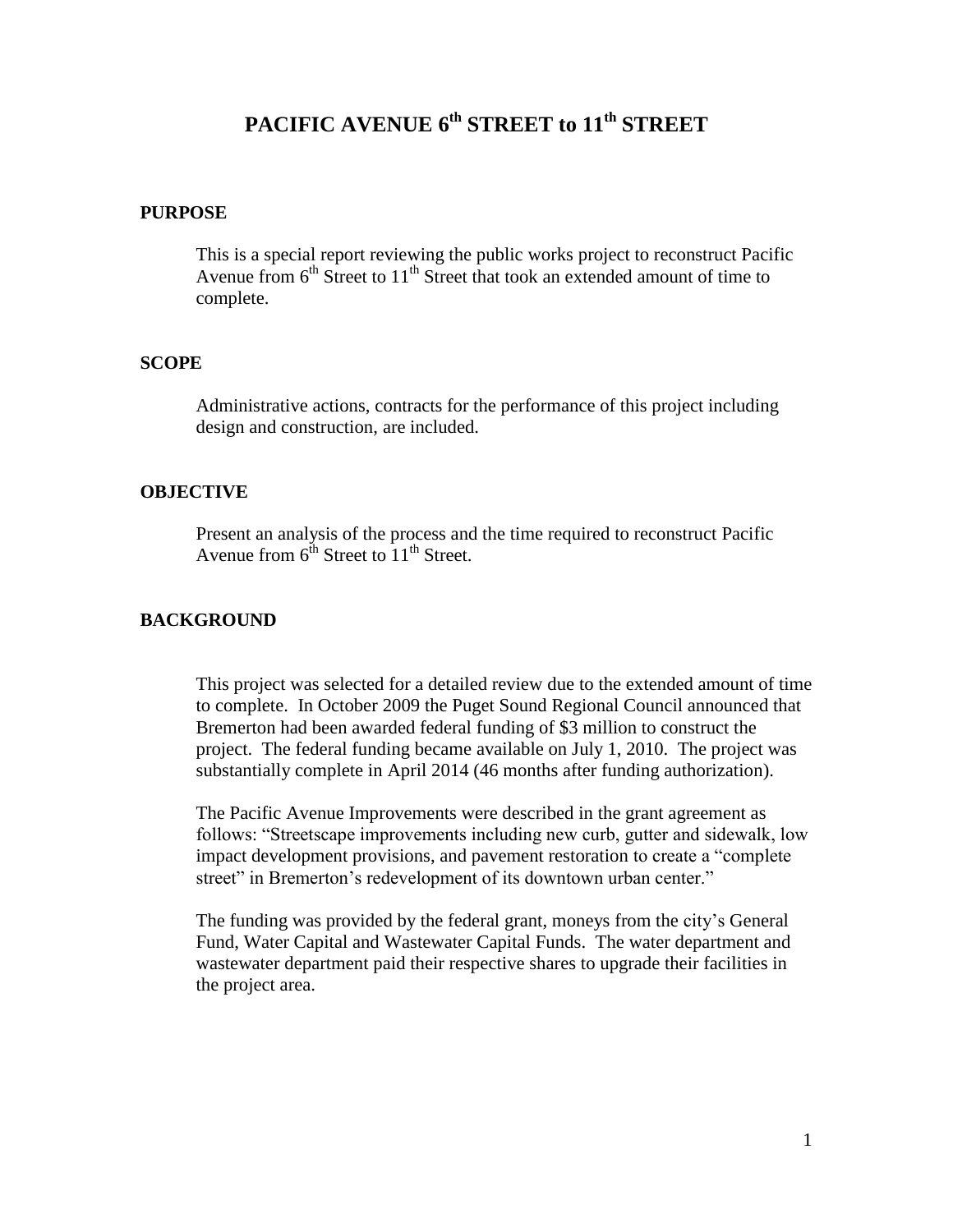## **THE PROJECT PROCESS**

Through the Puget Sound Regional Council the city applied for federal funding to rebuild Pacific Avenue. Notification of funding in the amount of \$3 million was received in September 2009 for the 2011 to 2012 funding years through the Federal Highway Administration Surface Transportation Program. The Local Agency Agreement (contract) with the Washington State Department of Transportation was approved for preliminary engineering with the federal share of \$391,326 effective July 1, 2010.

The city then began the process of engaging engineering firms to design the project as required by federal and state regulations. A Statement of Qualifications was advertised in October 2010. Interviews were conducted in November 2010. In February 2011 the city council approved the selection of Parametrix to do the work activities associated with obtaining final permits and approvals, and preparation of plans, specifications and cost estimates necessary to bid and construct the proposed improvements. SvR Design Company was selected to do the work activities associated with low impact and green stormwater infrastructure techniques including landscaping and irrigation to manage, treat and infiltrate stormwater, preparation of plans, specifications and cost estimates necessary to bid and construct the proposed improvements.

In April 2011 the city council approved a project agreement for design services with Puget Sound Energy for underground conversion of their overhead lines.

In June 2011 final plans for construction were received from the engineers. A supplement to the Local Agency Agreement with the Washington State Department of Transportation was received authorizing the balance of the federal funds for construction (\$2,563,175).

By July 2011, the city engineer, two project engineers and a project manager had been dismissed from city employment. On July 11, 2011 the Director of Public Works was dismissed. These personnel actions substantially reduced the ability of the Department of Public Works to manage major construction projects. In addition, the estimated costs of the project exceeded funding, including the amount for pervious surfaces. There were also significant challenges with the design, cost allocation and residential costs for undergrounding of the electrical system. As a result, the project was placed on hold.

In January 2013 the project was revived. A contract was awarded to Parametrix in February to modify the final plans and specifications that were previously submitted to meet available funding. In June 2013 a contract was awarded to RV Associates, Inc. for construction. An agreement was also approved with Puget Sound Energy for undergrounding of their electrical facilities.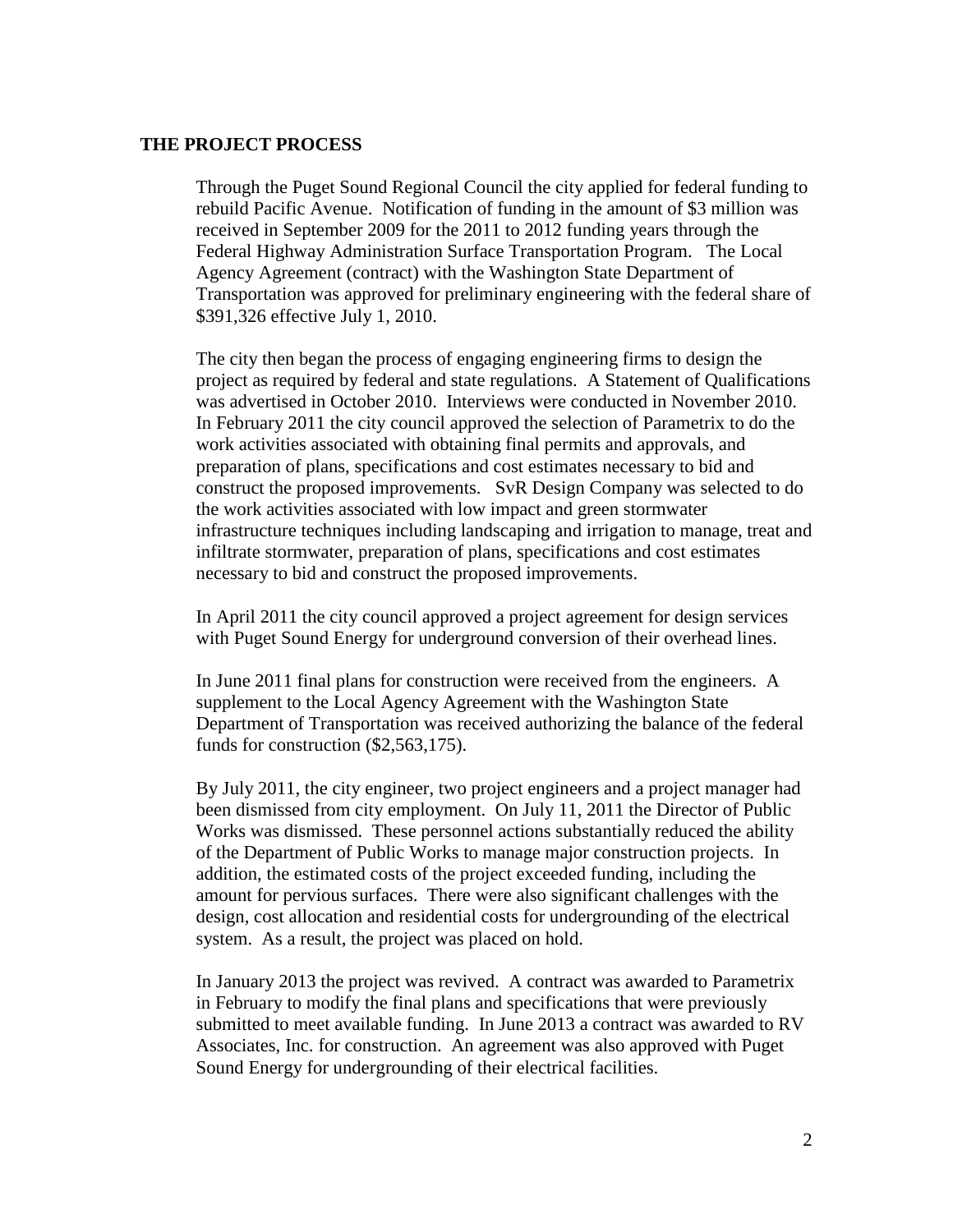# **CAUSE OF DELAYS**

The length of time to complete this project was a result of the following:

- o **Changes in Director of Public Works**. There have been four Directors of Public Works and one interim director since the project was awarded funding by the Puget Sound Regional Council through its completion.
- o **Changes in managing engineers/project managers**. Managing engineers and project engineers coordinate with the consultants as well as assisting in the design. The project manager responsible for this project was dismissed in 2011, prior to design completion. This coupled with the departure of several other engineering staff left fewer project managers to manage a number of projects. Therefore, it was necessary to delay some projects until there was sufficient staff to manage them.
- o **Procurement of consulting engineers**. There is a procedure established by law for the procurement of engineers for large projects and those funded by federal grants. In general this involves drafting a request for qualifications, publication, selection of a group of firms to interview, the actual interview, selection of the firm, acceptance by the State Department of Transportation, followed by city council committee approval and finally city council approval. All of which takes time.
- o **Schedule 74 undergrounding by PSE**. The process to underground the electrical distribution system started with the signing of a design agreement with the electric utility company, where they provided a ballpark cost estimate of \$250,000. With completion of the detailed plans, the cost for completion was projected to be \$425,000, substantially more than initially estimated. This estimate resulted in a revision to meet budget causing further delays as the scope of work and the design were updated.
- o **Re-design required to reduce construction cost.** The project design completed under the first project manager included a significant amount of low impact development features beyond the work scope identified in the grant documents, which were high cost with questionable reliability. The construction cost estimate completed for this design exceeded the available funding by 30%. When the project was re-initiated in 2013, staff worked with the consultant to implement several design revisions to reduce cost.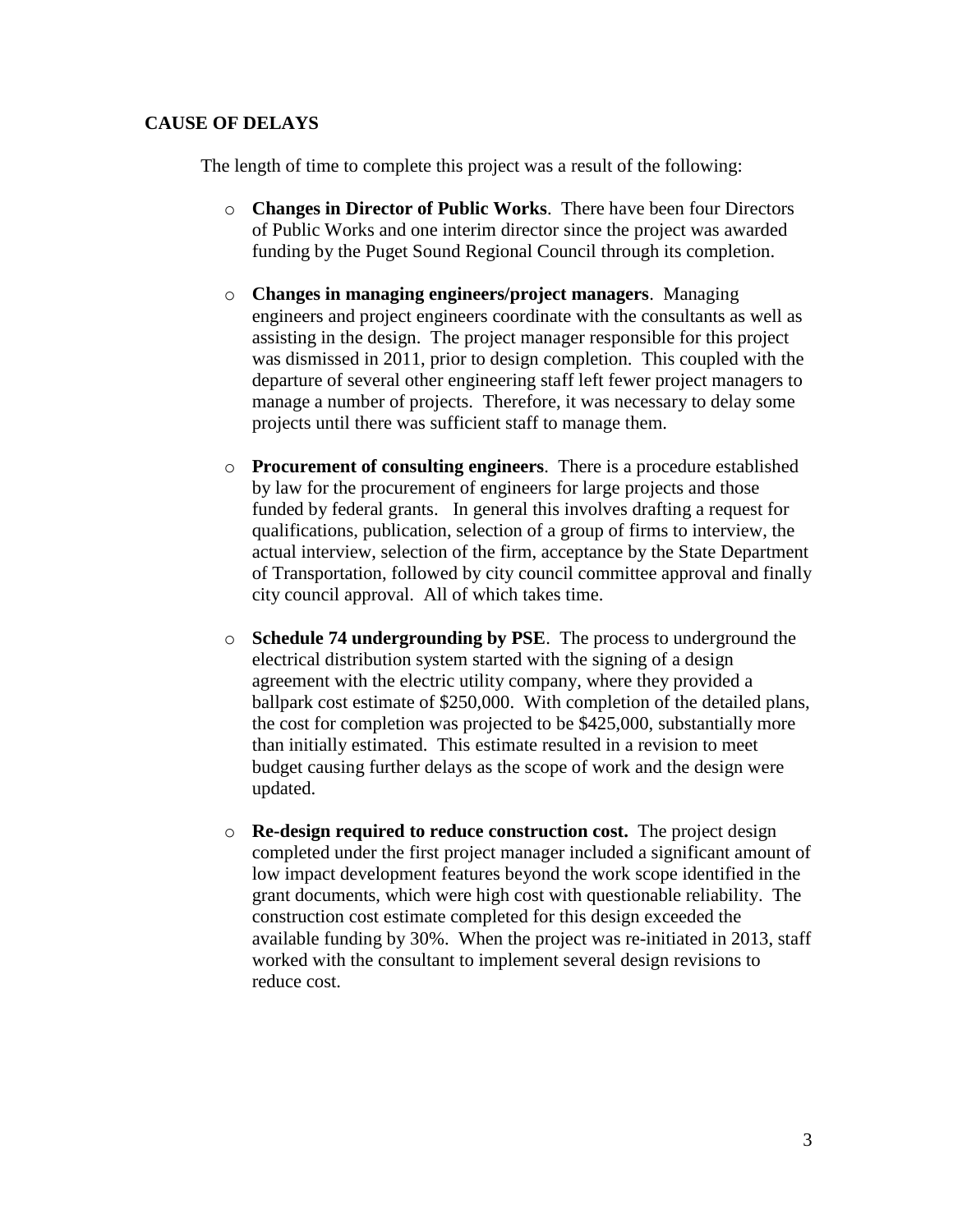# **CONSTRUCTION CONTRACT**

A contract with RV Associates, Inc. was signed June 14, 2013, for \$3,131,378 with 138 days to complete the project. The contract was divided into four work schedules: Roadway, water, sanitary sewer, and vehicle charging station. Each schedule contained numerous items or quantities of work and the estimated cost.

Public work contracts have a long list of individual tasks and pay items with estimated quantities. The standard specifications clause regarding estimated quantities in the contract can be summarized as follows:

The quantities shown on the proposal form and contract are estimates and are stated only for bid comparison purposes. The city does not warrant expressly or by implication that the actual quantities of work will correspond with those estimates. Payment will be made on the basis of actual quantities of each item of work completed in accordance with the contract requirements.

As is normal, quantities and conditions varied and were addressed in change orders. Four Change Orders were approved by the city council. These increased the total cost by \$ 349,851.96 or 11.2% of the original contract. Five days were also added to the completion time. The following is a summary schedule of the change orders.

## **Change Orders**

|    | <b>Total Increase</b>                              |            | 349,851.96 |
|----|----------------------------------------------------|------------|------------|
|    | Total                                              |            | 175,017.53 |
|    | <b>Quantity Variation</b>                          | 151,597.53 |            |
|    | Paving on Saturday                                 | 5,420.00   |            |
| 4. | Incentive for early substantial completion         | 18,000.00  |            |
|    | <b>Total</b>                                       |            | 112,467.59 |
|    | Sewer                                              | 76,854.92  |            |
|    | Water                                              | 35,612.68  |            |
| 3. | Adjust for actual vs. estimated quantities         |            |            |
|    | <b>Total</b>                                       |            | 42,488.80  |
|    | Delete electric car charging stations              |            |            |
|    | Removal, splicing, restoration of utility conduits |            |            |
|    | Additional backfill                                |            |            |
| 2. | Removal and replacement of unsuitable material     |            |            |
|    | <b>Total</b>                                       |            | 19,878.04  |
|    | Additional demolition work                         |            |            |
| 1. | Install crosswalks and temporary signs             |            |            |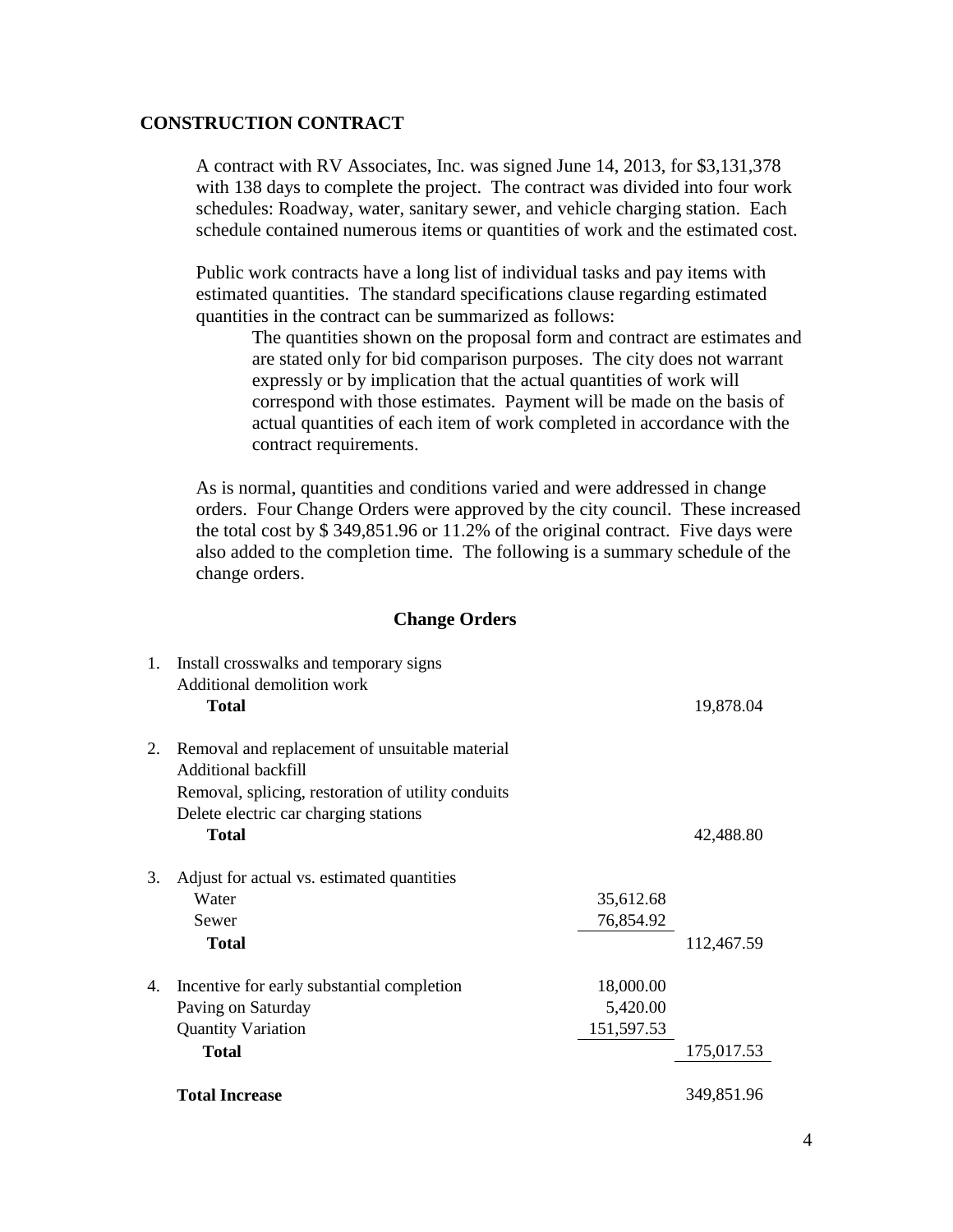# **CONSTRUCTION OBSERVATIONS/CITIZEN ISSUES**

A punch list was prepared by the Department of Public Works staff when the construction was completed. This standard procedure, at the completion of a construction project, prepares a listing of all things that need to be completed, repaired, or replaced for final acceptance by the owner. The Public Works staff reviewed the items and worked with the contractor to address them.

In addition, some design issues have been noted and reported by citizens. The following items were observed and a discussion of the item and its disposition follows the summary remarks.

1. A handicapped compliant ramp was not installed at the front door entrance of a commercial building at the corner of Pacific and  $7<sup>th</sup>$  Street.

Prior to the project, there was a non-compliant ramp that sloped up to the door which included some of the sloping ramp in the city sidewalk. The Building Official reviewed the situation and outlined the requirements for a handicapped compliant ramp. There was not enough space to comply with the design requirements. The building official advised staff on the best solution, which was a step, which has been installed.

2. A new fire hydrant was installed in the sidewalk near the Red Cross building.

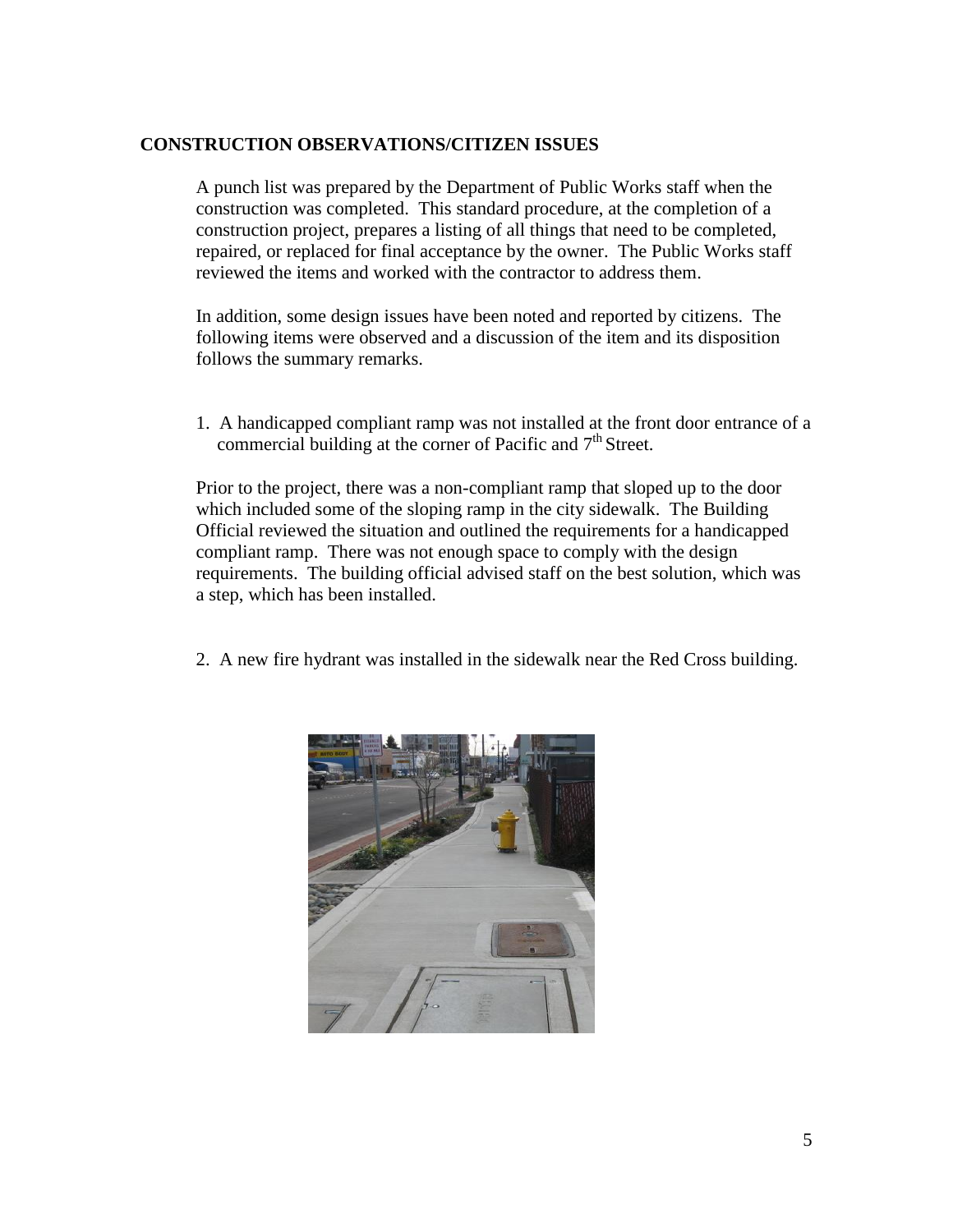The hydrant is in the sidewalk and located towards the outside edge. The remaining clear width of the sidewalk meets ADA requirements. Other new fire hydrants installed on Pacific Avenue and elsewhere in the downtown from recent projects are not in the far side of the sidewalks and are closer to the curb. While this may meet ADA standards, it is not a logical placement.

3. The front steps of several residences encroach upon the city street right of way.

The steps from the sidewalk to the front door or porch of several residences are in the city street right-of-way. These steps most likely do not have a right-of-way permit but have been there since they were constructed many years ago. The width of the new city sidewalk meets ADA requirements. Elimination of the steps in the right-of-way would have required reconstruction on private property. There were not sufficient funds in the budget to assist with any change. It would be the responsibility of the homeowner to remove and replace the steps.

4. The undergrounding of the electrical distribution system was done for the commercial area, but not for the residential area.

Puget Sound Energy has a tariff outlining cost sharing when placing their electrical distribution system underground. The cost is shared between the city, the customer and the electric utility. The cost in the street right of way is shared between PSE and the city. The cost from the edge of the city right of way to the electrical customer's connection point must be paid for by the customer. Placing the electric services underground for the residences would place a financial burden on them. In some cases the houses do not have electrical panels or services that meet current codes. The residences would have an additional burden if they had to upgrade their residential wiring. For these reasons the undergrounding was done only in the commercial area.

5. Sidewalks near some retaining walls did not extend all the way to the wall.

New sidewalks were installed for the length of the project. In some areas where there was a retaining wall or a concrete stairway, the new sidewalk extended only to the edge of the retaining wall footing. The footing or bottom step was not removed therefore does not "appear" complete. It was neither practical nor economical to remove these footings or bottom step solely for the appearance of a new sidewalk. There was also risk to the integrity of the wall if the footing were changed. This base of the footings adjacent to the sidewalk is only a few inches wide. The new sidewalks meet ADA requirements.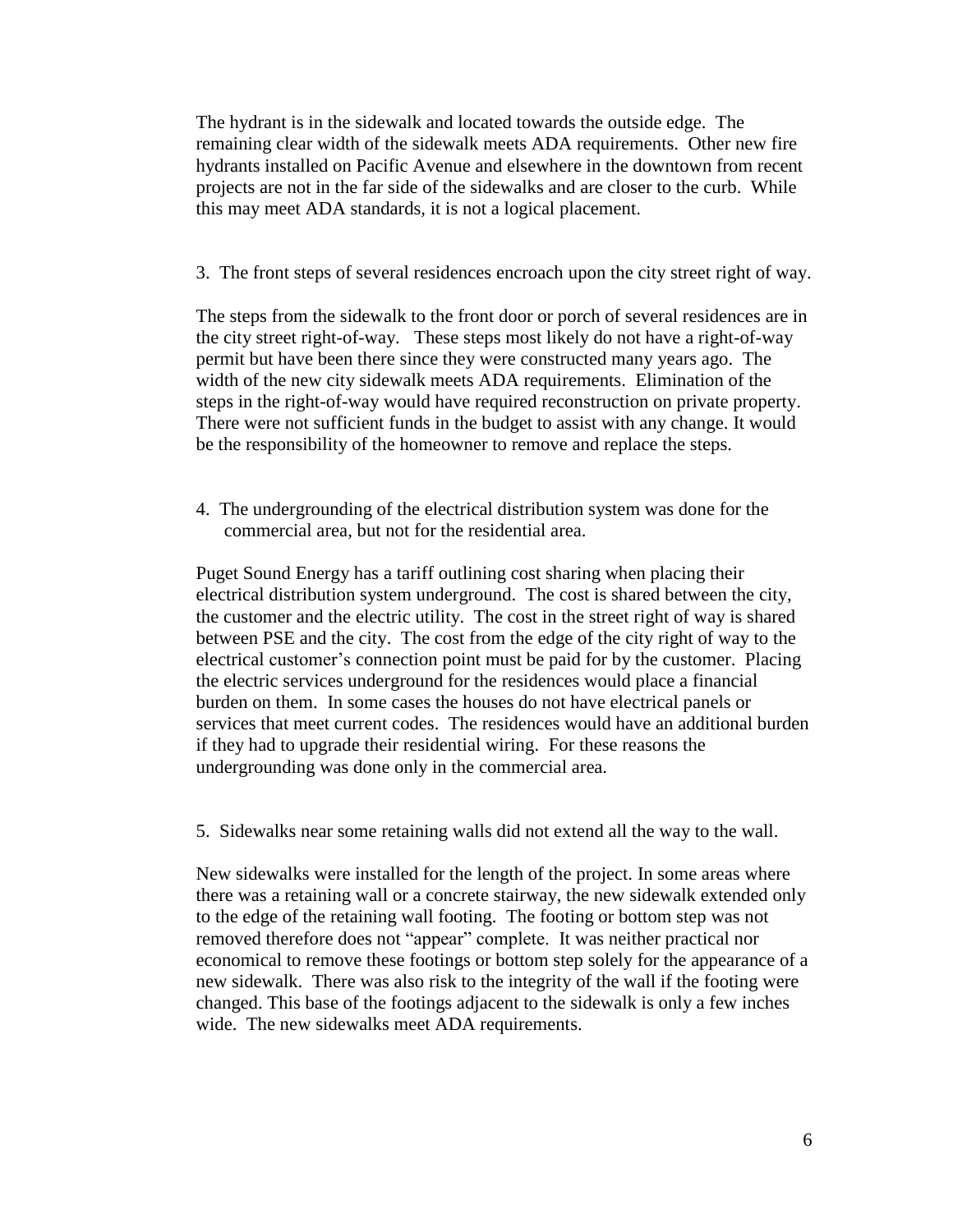6. Pervious pavement was installed on the "uphill" side of the street.

Pervious pavement is intended to direct rain water runoff into the ground under the street rather than going into the storm sewer. However, the soils under the street must be appropriate to allow the water to infiltrate. The soils analysis identified only a limited area that was conducive to absorbing runoff. In addition, there was concern in some areas of where water could collect. Some older buildings with basements have benefited from rain water running into the curb and gutter system and the storm drains. Adding water to the soils near these buildings may result in water in existing basements. The amount of pervious surface met the grant requirements and was placed where it would allow infiltration without jeopardizing adjacent buildings.

7. The bioretention swales appear to be uphill of the street runoff.

Two bioretention swales were installed at the edge of the street. Their surface is at the curb and sidewalk elevation. The swales are intended for run off from the sidewalk and nearby concrete surfaces and not from the street. They are at the proper grade.

8. Electrical boxes in the sidewalk on the side of the street in front of the bank are not in a straight line.

There are several electrical boxes in the sidewalk that are for servicing street lights, and other uses. They are not in a single straight line because the conduit connecting them is not able to be bent around them. It is an aesthetics issue and not a safety or quality issue.

9. The location of the electrical meter cabinet by the post office at  $6<sup>th</sup>$  street.

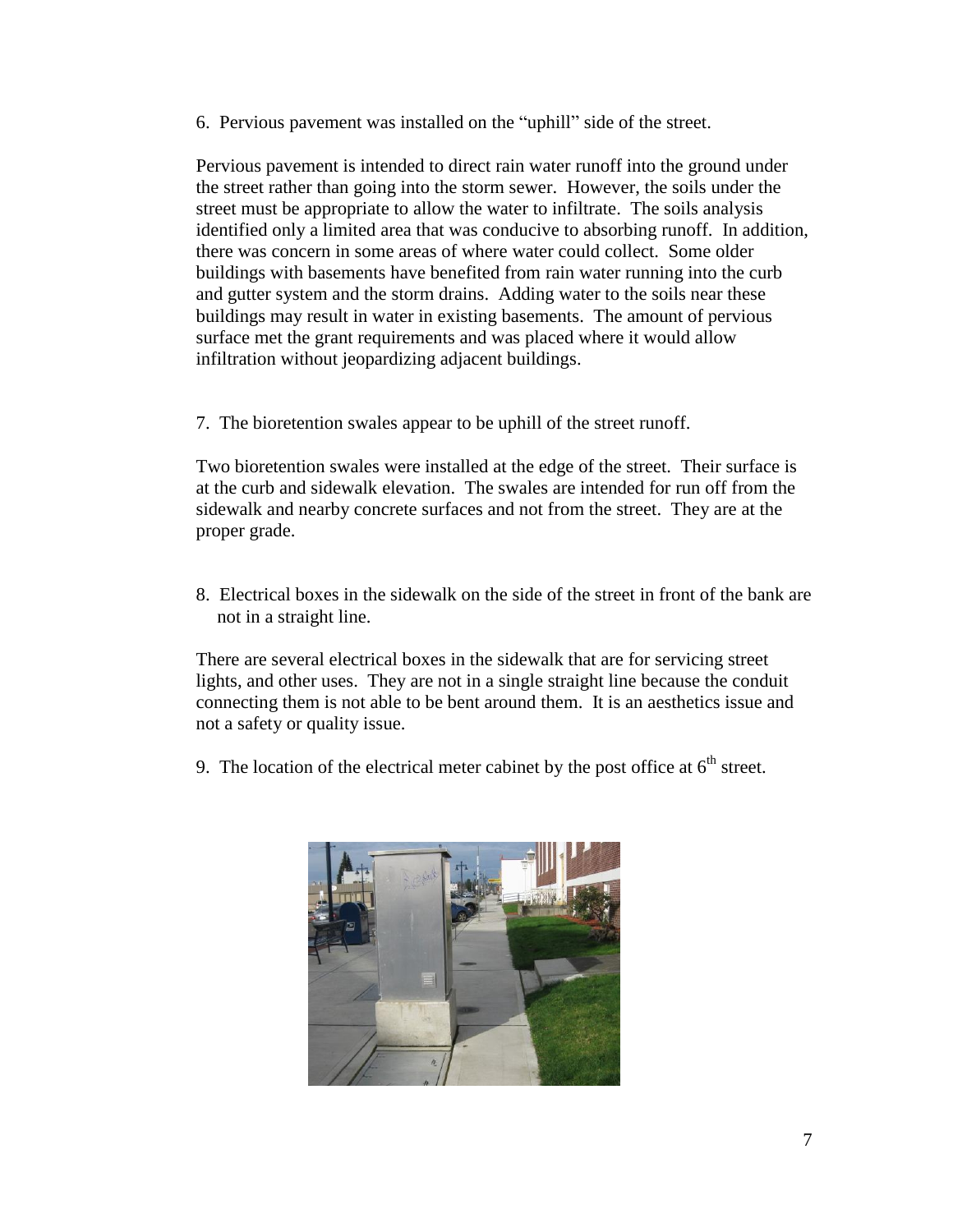The electrical services for lights and other uses require a cabinet to house the electrical meter. The housing serving the post office area of the project was installed at the edge of the sidewalk near  $6<sup>th</sup>$  Street. Visually, it appears out of place. The sidewalk in the area meets ADA requirements. Access to the panel is required from the back so it could not be located at the edge of the right of way. Other panels installed for this project are in less obstructive locations.

## **WARRANTY**

There is not a written warranty clause in the standard contract for the work performed. The state contract regulations prohibit the city including a clause in the contract stating, for example, that the contractor shall return to the project to repair or replace all defects in workmanship and material discovered within one year after Final Acceptance of the Work. The city has relied on a more general clause referencing guarantees or warranties for purchased materials.

## **CONTRACT DOCUMENT ERROR**

The contract documents used for these public works projects are forms required by the Washington State Department of Transportation. The state provides two versions in their forms library. One form is for constructing buildings and one is for road construction. The contract executed for this project was actually the form for buildings. In addition, three places in the contract in which wording should have been inserted were left blank. The city staff needs to take better care in properly completing the standard contract forms. The state is working on addressing IT needs in the use of these forms.

#### **CONCLUDING OBSERVATIONS**

The time required to complete this project is not normal for public works. The start with the grant award, selection of the engineer and completion of plans and specifications was typical. Problems contributing to the delay were the estimated costs compared to the available grant and other funds. The problems with undergrounding the electrical utilities added design time and required cost revisions. In addition, changes in the director of public works and elimination of some engineering staff caused the project to be put on the shelf.